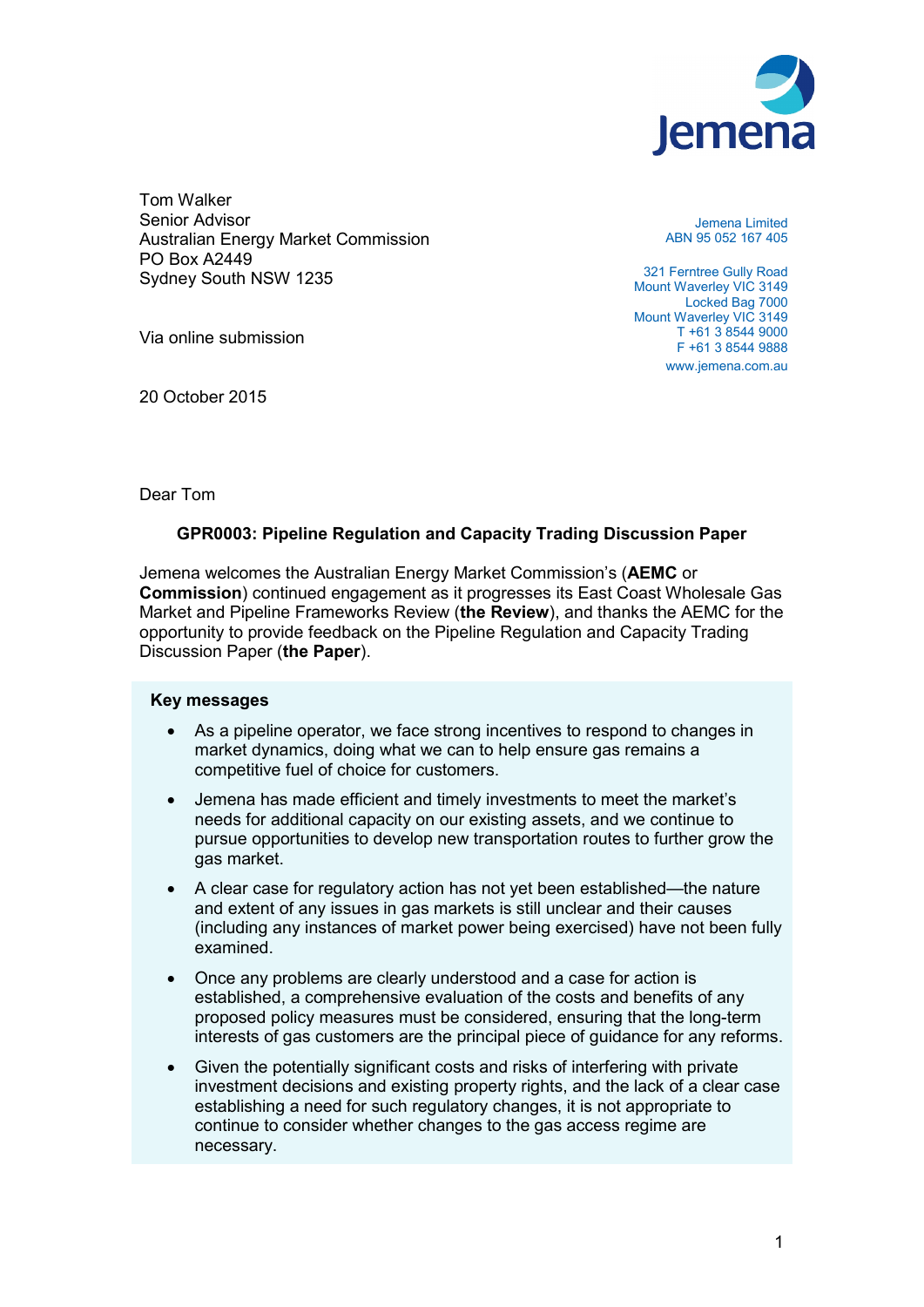As the owner of significant gas transmission and distribution infrastructure that transports gas across New South Wales, Queensland and Victoria, Jemena understands the importance of the efficient operation of transportation markets in contributing to the efficient operation of the eastern gas market. Similarly, the efficiency of other segments of the gas market can also affect the long-term value of our assets, which deliver what is increasingly a fuel of choice to customers.

Accordingly, we have a strong interest in the Review and in seeing efficient usage and investment decisions being made by participants throughout all segments of the eastern gas market.

# **A clear case for action and understanding of the causes of any problems needs to be developed**

The foreword to the Paper outlines the importance placed by the AEMC on the efficient use of pipeline capacity in the context of the Council of Australian Governments' (**COAG**) Energy Council's Gas Market Vision:

*"If there are obstacles to participants being able to access transportation capacity, this will inhibit their ability to trade gas. Consequently, efficiency in the use of pipeline capacity will be of fundamental importance in allowing the Vision to be achieved."*

However, due to the central nature of gas transportation arrangements in contributing to the efficiency of the broader gas market, care must be taken when considering regulatory interventions so as not to result in inefficient outcomes. The Productivity Commission held this view in its recent research paper:

*"Gas market stakeholders have proposed changes to the way capacity is allocated under the contract carriage model. For example, there have been proposals to extend the open access principles that apply under the market carriage model to elsewhere in the eastern Australian gas market.*

*Adopting open access principles could put at risk the investments in gas transmission pipelines that would be needed to efficiently respond to further development in the eastern Australian gas market. Some previous gas market reviews have highlighted concerns that the market carriage model may not create sufficient incentives for investment. … [I]f investments are delayed, supply is constrained and gas prices increase in areas directly affected by transmission constraints. Delays to pipeline investments can also increase the volatility of wholesale gas prices.*

*There would also be significant risks from adopting mandatory pipeline capacity trading provisions that apply in other countries. Some gas market participants have highlighted that mandatory pipeline capacity trading provisions would compromise or impinge on the property rights of contract holders. … If mandatory pipeline capacity provisions involve the over-riding of private property rights, there could be substantial costs, including by diminishing incentives for future investment."*<sup>1</sup>

<sup>1</sup> Productivity Commission, Examining Barriers to Efficient Gas Markets, March 2015, pp. 119-120.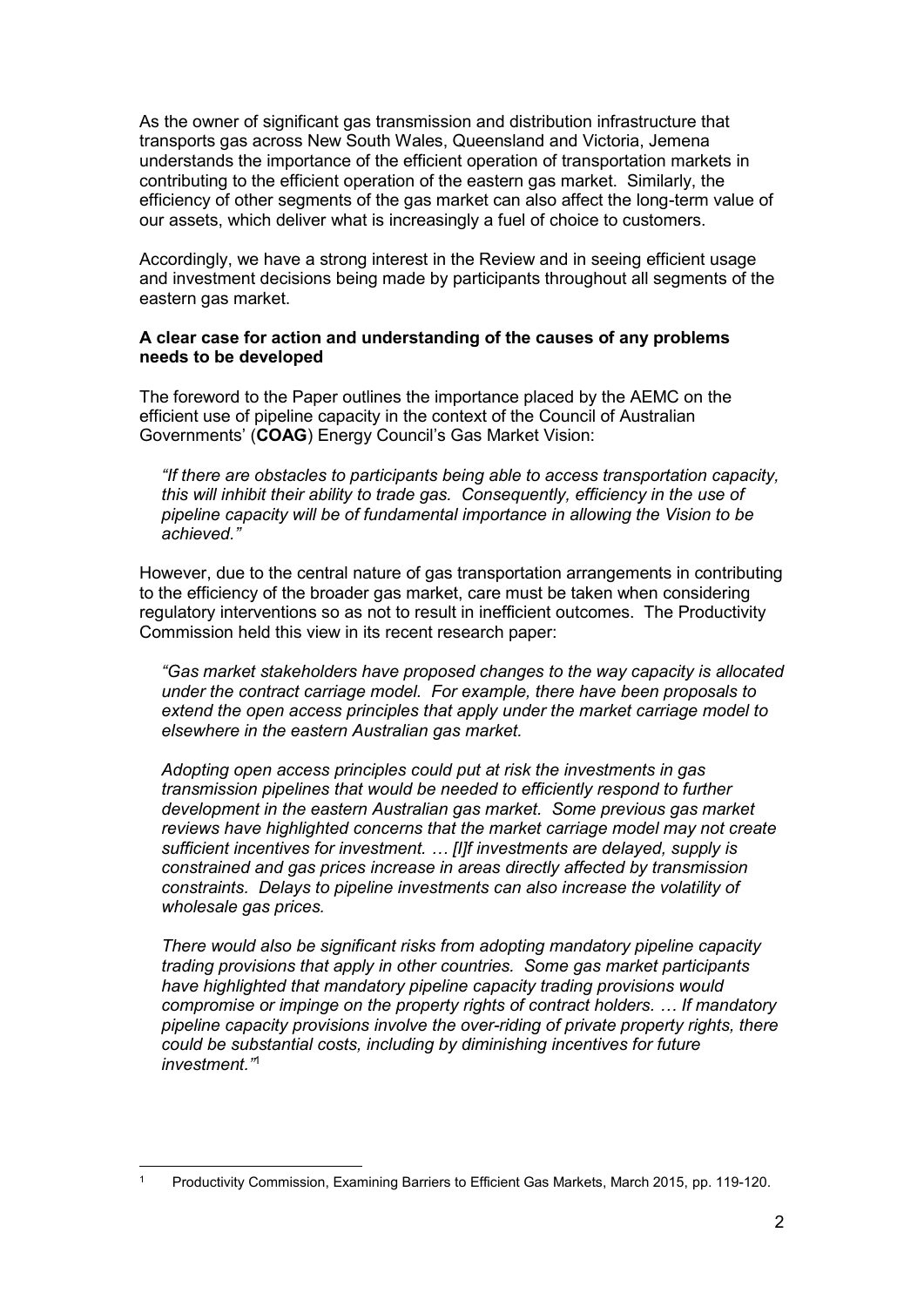Given these issues highlighted by the Productivity Commission, our submission to the Review's Public Forum Paper<sup>2</sup> emphasised the importance of developing appropriate policy responses to clearly identified problems, consistent with COAG's Principles of Best Practice Regulation.<sup>3</sup> We also expressed the need for the Review to be ultimately guided by the National Gas Objective (**NGO**), requiring, amongst other factors, a comprehensive analysis of the costs and benefits of any proposed regulatory changes. In its Stage 1 Final Report, the AEMC stated that it intends to consider any proposed changes to the regulatory framework by having regard to both the NGO and COAG's Principles of Best Practice Regulation.<sup>4</sup>

The Paper raises and outlines possible regulatory approaches to address a number of potential "obstacles" to the development of a liquid gas market. Despite suggesting that such problems may exist (and citing a limited number of stakeholders' concerns or claims<sup>5</sup>), the Paper offers no clear conclusions in relation to such issues and does not present evidence in support of its suggestions. Although we recognise the approaches outlined in the Paper are still under early appraisal, a policy development approach that is consistent with COAG's Principles of Best Practice Regulation (including clear definition of any problems) must be followed.

As noted in the Paper, the Australian Competition and Consumer Commission (**ACCC**) is currently undertaking a comprehensive review into the eastern gas market, supported by their ability to obtain and consider confidential information.<sup>6</sup> We consider that the findings of the ACCC's East Coast Gas Inquiry will therefore be critical to providing evidence of the existence, nature and materiality of any problems in the gas transmission capacity market or indeed the broader gas market. We note that in September 2015, Rod Sims stated that the ACCC was "not quite at the halfway mark in our 12-month Inquiry, and we are still some way off drawing conclusions."<sup>7</sup> Until the ACCC has completed its Inquiry and its findings are made public, it would be inappropriate to conclude that a clear case for action to address a problem has been established.

# **The AEMC's review must be based on a sound framework and evidence**

We also reiterate the importance of the NGO remaining the primary objective for the Review, as set out in the Review's Assessment Framework. As the AEMC undertakes work to consider the form of a desirable future gas market state and policy measures needed to facilitate its achievement,<sup>8</sup> it is critical to ensure that any potential regulatory interventions are assessed principally against the NGO, rather than principally against the extent to which they may help achieve the COAG Energy Council's Vision. Consistent with the NGO, we consider that it may be more appropriate to use the COAG Energy Council's Vision as a long-term aspiration

7 Ibid.

<sup>&</sup>lt;sup>2</sup> Jemena Limited. Submission to East Coast Wholesale Gas Market and Pipeline Frameworks Review, 26 March 2015, pp. 6-7.

<sup>&</sup>lt;sup>3</sup> Council of Australian Governments, Best Practice Regulation, A Guide for Ministerial Councils and National Standard Setting Bodies, October 2007.

<sup>4</sup> Australian Energy Market Commission, East Coast Wholesale Gas Market and Pipeline Frameworks Review: Stage 1 Final Report, 23 July 2015, p. 86.

<sup>&</sup>lt;sup>5</sup> As noted below, claims by market participants do not necessarily indicate a market failure.

 $^6$   $\quad$  "The confidential nature of gas supply negotiations and the terms available in the gas market also meant that it was difficult to determine policy recommendations for government out of these [previous] inquiries." – Rod Sims speech to Eastern Australia's Energy Markets Outlook 2015 conference, 17 September 2015.

<sup>&</sup>lt;sup>8</sup> Notwithstanding our earlier comments about the need to ensure that clearly-defined issues are evident and that regulation is shown to be necessary to address those issues.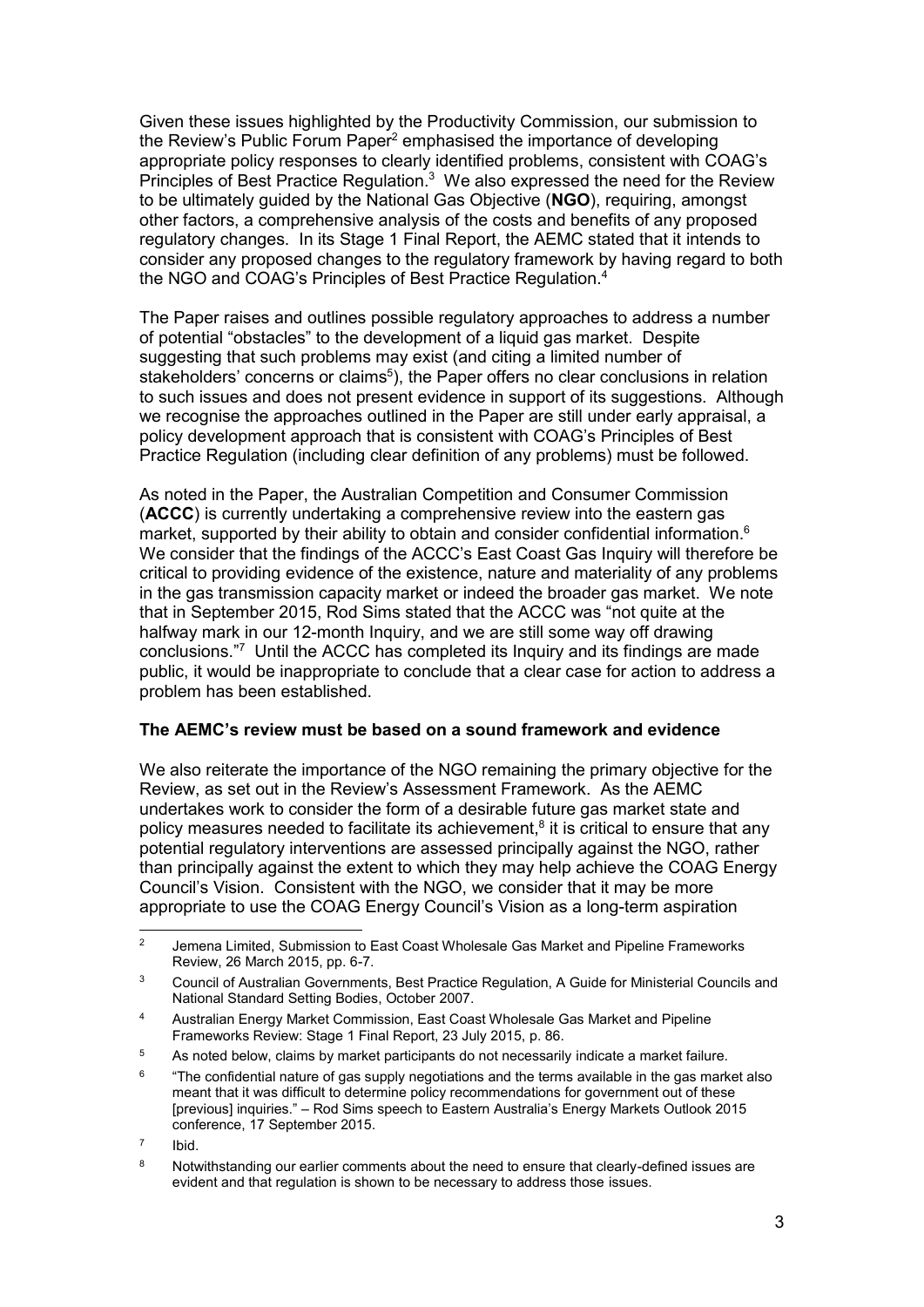rather than a near-term policy objective—the National Competition Council's Gas Guide notes that "the need for a 'long term' perspective is included [in the NGO] as a caution against focussing on short term benefits to consumers which may undermine longer term investment and welfare gains."<sup>9</sup>

Particularly in the context of some of the potential approaches outlined in the Paper, it may not be possible to achieve a liquid wholesale gas market at no cost, and therefore a robust assessment against the NGO will necessitate a rigorous evaluation of both the costs and benefits to ensure that they are consistent with gas consumers' long-term interests. This comprehensive analysis of the market-wide costs and benefits will not be possible without a clear understanding of potential barriers, sources of market power or other market failures in the eastern gas market, particularly in the wholesale and upstream markets, also currently being considered by the ACCC. We therefore do not consider it appropriate for the AEMC to progress work on refining and assessing its proposed approaches until clear evidence of any issues in these markets has been presented by the ACCC's Inquiry.

# **Pipeline operators face a strong incentive to respond to changing market dynamics**

The Paper questions the ability and likelihood for market-driven responses to emerge in the face of changing dynamics. As part of its analysis, the Commission has correctly identified that the owner of a natural monopoly facility does not face an incentive to undertake monopoly pricing where it is not a participant in related markets, as is the case with the eastern gas market. Indeed, this natural monopolist faces a strong incentive to ensure its prices are as efficient as possible to maximise the achievement of efficient outcomes in related markets. As the owner of long-lived, capital-intensive assets that transport what is increasingly a fuel of choice, it is strongly in our interest for efficient outcomes to be achieved in all segments of the gas market. This is consistent with the incentives faced by natural monopolies in other infrastructure markets (where vertical integration is absent), for example, airports. Despite possessing market power in some cases, airports face a strong incentive to encourage airlines to utilise their capacity, increase the number of passengers served and also to encourage new airlines to use the airport. This has helped deliver the efficient the investment outcomes the Productivity Commission has identified in that sector.<sup>10</sup>

Similarly, Jemena continues to respond to incentives to grow the use of gas. We have proactively worked to encourage and facilitate capacity trading through our capacity trading platform (which is soon to be expanded to the Eastern Gas Pipeline). We will continue to look for opportunities to enhance this and other services in the future if there is sufficient interest from the market. It is strongly in our interest to provide our shippers (or prospective shippers) with flexibility where feasible—in a dynamic market where participants' transportation needs are changing, their likelihood of using our services (and therefore the likelihood of us being able to recover our sunk investment costs) is increased.

As noted in the Paper, we also offer 'as-available' services where a shipper (or a third party with which they may have traded their transportation rights) is not using its full firm capacity on any day (noting that there is currently no firm capacity available on either of our pipelines). However, long-term services sold on a take-or-pay basis

<sup>9</sup> National Competition Council, Gas Guide, October 2013, p. 27.

<sup>&</sup>lt;sup>10</sup> Productivity Commission, Economic Regulation of Airport Services, Inquiry Report, 14 December 2011.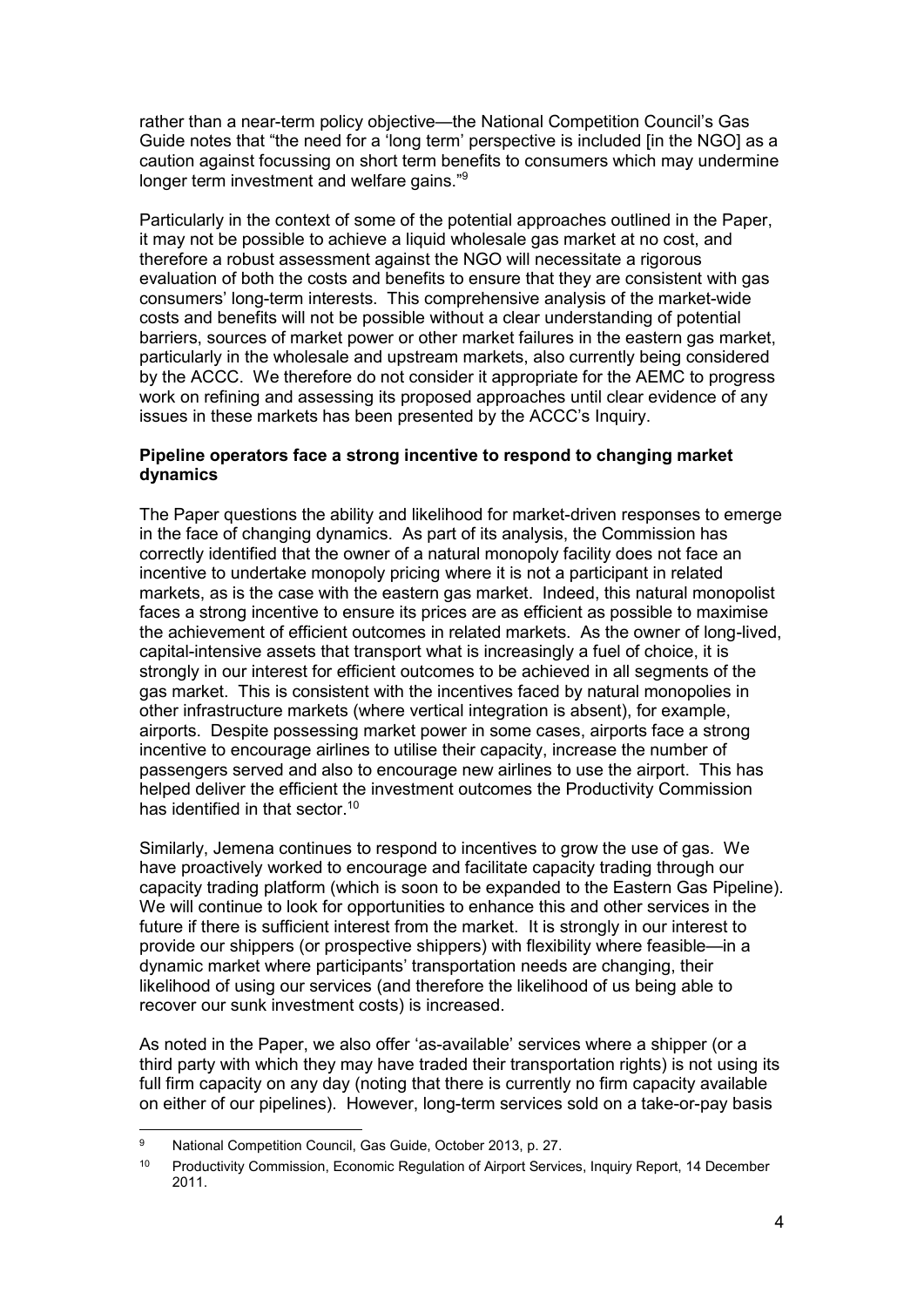are generally priced at a discount relative to day-ahead as-available services (which we charge for on an 'as-delivered' basis), which reflects the significantly lower asset stranding risk we face as a pipeline owner when our shippers commit to long-term contracts. Shippers' ability to commit to these long-term arrangements has enabled efficient investment in capacity and a lower cost of funding these capital-intensive assets. This allows us to minimise our charges and their contribution to the end price of gas (consistent with our incentive to minimise the level of risk we face) by influencing efficient outcomes in all segments of the gas market.

As noted by a range of market participants during the Review to date, the contract carriage model has provided strong signals for efficient and timely investment in new capacity to meet the market's needs. Additionally, a significant amount of this efficient private investment over the past decade has occurred in instances where price regulation is not in place. There has recently been very strong interest from the gas transmission sector (including from Jemena) in the construction of a new gas pipeline linking the Northern Territory and the eastern gas market. Jemena has recently committed to market-driven expansions of both the Eastern Gas Pipeline and the Queensland Gas Pipeline, in addition to the construction of a new link between the Eastern Gas Pipeline and the Moomba to Sydney Pipeline that will increase the flexibility and utility of Eastern Gas Pipeline services for shippers during off-peak times when demand in New South Wales is low. As explained further in the next section, given the potential costs (including the costs of inefficiencies resulting from distorted investment signals) involved with an alternative market carriage model or price regulation, we consider it is unlikely that these positive investment outcomes would be able to have been achieved to the same extent under price regulation.

Jemena has also been an active participant in the development and is broadly supportive of the low-cost information provision measures proposed in the Commission's Enhanced Information for Gas Transmission Pipeline Capacity Trading draft rule. We consider that some of the specific measures under Approach A in the Paper, such as the standardisation of contractual terms and conditions related to capacity trading, may represent similarly low-cost initiatives that could be implemented by industry without the need for regulatory intervention.

Despite the Paper identifying the views on the incentives of pipeline operators from the Hilmer Review,<sup>11</sup> no evidence is presented to suggest that pipeline operators in the eastern gas market are acting in a manner inconsistent with these incentives, or that the market is unlikely to respond to potential issues in a timely manner in the absence of regulatory intervention.

## **Significant changes to the gas access regime should be considered with caution**

Despite the lack of a clear definition, materiality or cause of any actual problems in the eastern gas market, the Paper raises a number of questions and presents analysis on whether the gas access regime is 'fit-for-purpose'. Jemena is concerned by the Commission's views on the need to make changes to a fundamental part of the regulatory framework that could result in very significant costs to gas consumers and the broader economy, particularly given that a clear case for *any* type of regulatory intervention has not been established.

<sup>&</sup>lt;sup>11</sup> That for an owner of an essential facility who doesn't participate in upstream or downstream markets, "maximising competition in vertically related markets maximises its own profits." – National Competition Policy Review, Final Report, 25 August 1993, p. 240.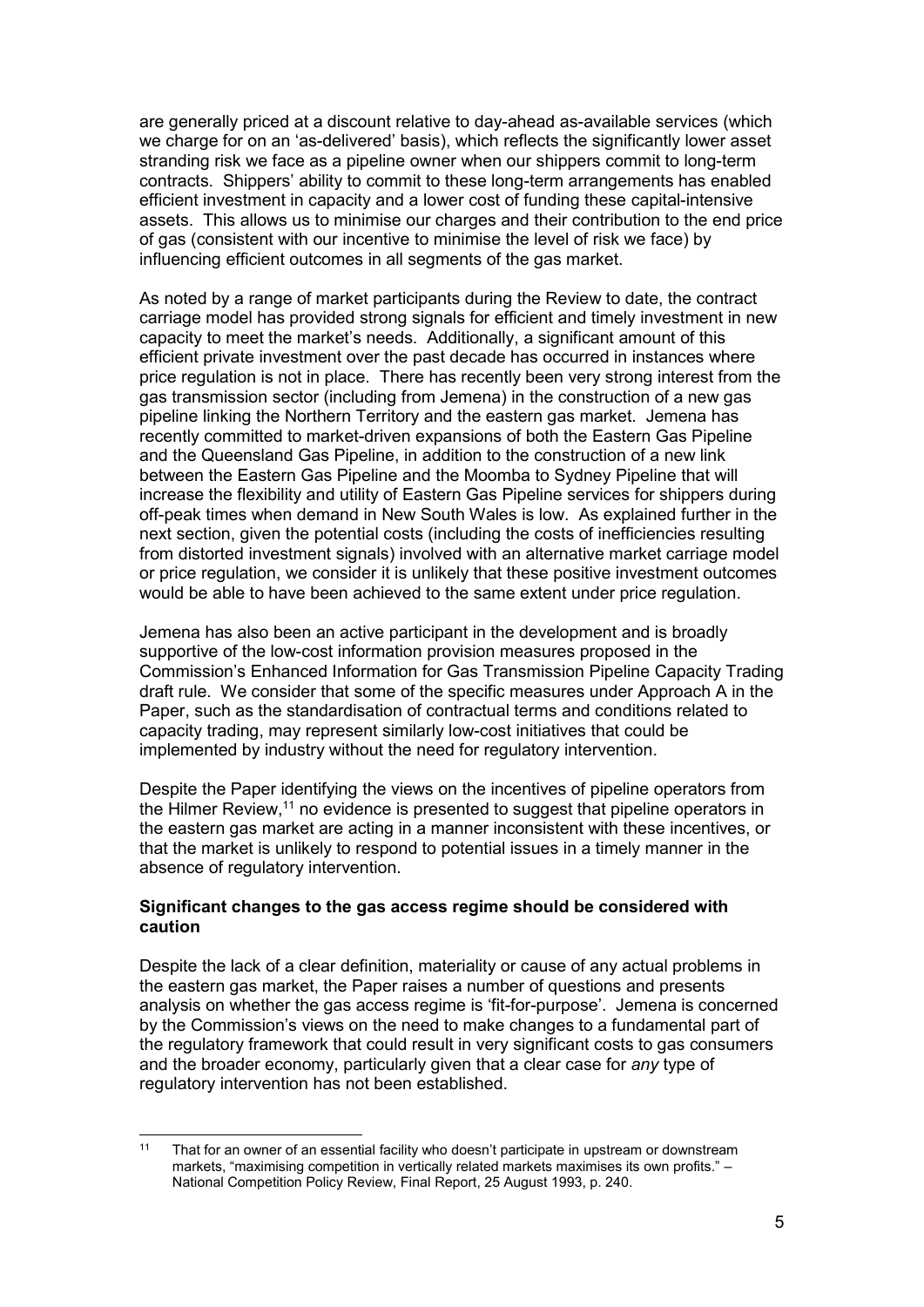A number of high-level questions in relation to the broader purpose and intent of competition policy are raised by the Paper's analysis on the "targeting" of coverage criterion (a) of the gas access regime (the question of whether the criterion should focus on market power or impacts on competition in related markets). The analysis also raises questions about the appropriateness of treating one form of infrastructure (gas transmission<sup>12</sup>) as a 'special case' in relation to access regulation. The Productivity Commission's 2004 Review of the Gas Access Regime recommended that the gas access regime's coverage criteria should provide the same threshold for coverage as those under the national access regime, $13$  a view supported in the Ministerial Council on Energy's response in 2006.<sup>14</sup> Furthermore, despite explicitly considering the appropriateness of the coverage criteria of the national access regime (which remain consistent with those of the gas access regime), the recently completed year-long, comprehensive review of Australia's competition policy (the 'Harper Review') did not raise these issues. The Harper Review did, however, emphasise the importance of recognising that market power in itself is not necessarily contrary to the long-term interests of consumers—it is the misuse of market power to the detriment of competition that could constitute an issue.

Parallels can be drawn with Australia's airport industry, which was the subject of a Productivity Commission Inquiry Report in 2011. The Productivity Commission considered outcomes under a light-handed monitoring regime that replaced price regulation in the airport industry, noting that despite some airports possessing significant market power, "aeronautical charges do not point to the inappropriate exercise of market power"<sup>15</sup> to the detriment of the community. It also noted, "airport operators appear to consult with airlines and other users about the nature and timing of investments,"<sup>16</sup> resulting in positive investment outcomes, and that "commercial tensions [between some airports and airlines] are to be expected and airlines' dissatisfaction is not indicative of systemic failure."<sup>17</sup>

Furthermore, the benefits of moving towards increasingly bespoke, infrastructure specific arrangements for economic regulation are unclear. The broader technological, customer and policy trends influencing the energy market point towards the emergence of new service providers, increased integration of energy and other services and increasing degrees of competition. These drivers of significant change may indicate that the harmonisation of economic regulatory frameworks may be a more appropriate direction over the long term than one which leads to arrangements becoming increasingly specific. Additionally, the Paper states that as the gas access regime was established separately to the national access regime, divergences between the two may have been contemplated.<sup>18</sup> That the two regimes were established separately (which may instead be explained by the intention under the Australian Energy Market Agreement that each state's energy access regimes be

 $12$  As noted in the Paper, potentially as distinct from gas distribution (a departure from current treatment), or even gas transmission infrastructure in the eastern gas market as distinct from other parts of Australia.

<sup>13</sup> Productivity Commission, Review of the Gas Access Regime, 11 June 2004, p. 224.

<sup>14</sup> Ministerial Council on Energy, Review of the National Gas Pipelines Access Regime, Decision, May 2006, p. 10.

<sup>15</sup> Productivity Commission, Economic Regulation of Airport Services, Inquiry Report, 14 December 2011, p. XX.

<sup>16</sup> Ibid, p. XLVII.

<sup>17</sup> Ibid, p. XXXI.

<sup>&</sup>lt;sup>18</sup> Australian Energy Market Commission, East Coast Wholesale Gas Market and Pipeline Frameworks Review, Pipeline Regulation and Capacity Trading Discussion Paper, 18 September 2015, p. 48.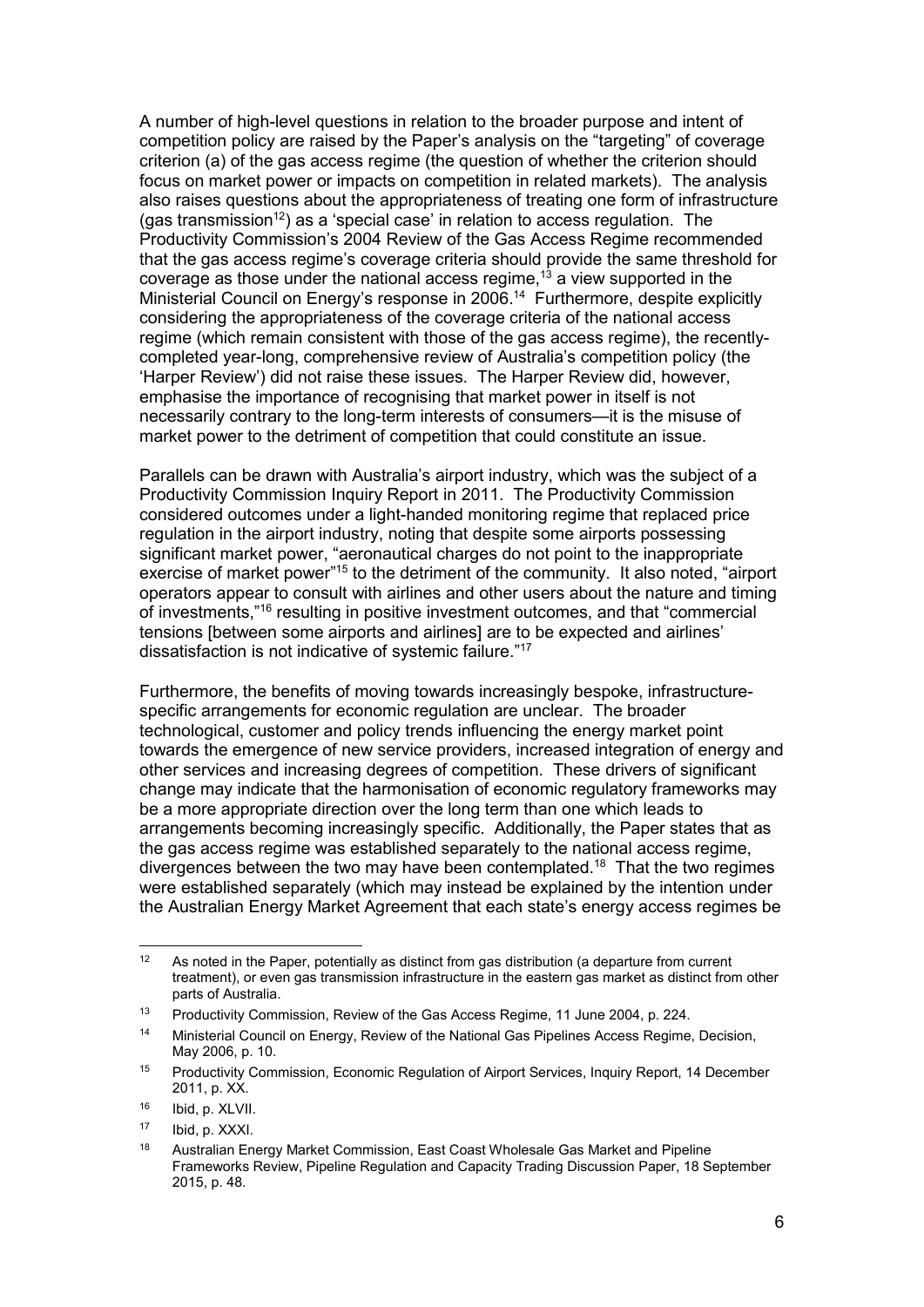certified) and yet there was no divergence in the coverage criteria, in fact suggests that consistency between the national and gas access regimes was considered to be entirely appropriate.

Gas transmission pipeline owners compete with a broad range of other infrastructure types in capital markets for funding. It is potentially damaging to future investment in the sector for the prospect of the heavy-handed, costly and complex regulatory intervention in private investment decisions and existing property rights to be under consideration. The potentially significant costs and risks to both consumers and the broader economy of price regulation have been well documented, including in the two reports prepared to inform the AEMC's Paper.<sup>19</sup>

Price regulation is an imperfect tool that can inflict cost inefficiencies on consumers and the broader economy, by negatively impacting or distorting investment incentives and price signals, stifling innovation and restricting competition. Indeed, the AEMC is currently examining significant issues in the Victorian gas market associated with a sub-optimal reliance on regulatory processes to drive pipeline investment. The Productivity Commission has also previously highlighted how Australian airports have responded to their incentive to grow passenger numbers through efficient investment in new capacity in the absence of price regulation (and have often done so in consultation with airlines). In its 2011 inquiry, it noted there was little evidence of material benefits in moving away from light-handed regulation and back towards price regulation, and indeed there were material risks (of compromising these efficient investment outcomes and the engagement between infrastructure owners and users) in doing so.<sup>20</sup> Just as the Productivity Commission noted that engagement between airports and their customers (airlines) has likely led to more efficient investment outcomes than under price regulation, we consider that driving investment through regulatory process is likely to result in significantly inferior outcomes compared to those realised under our strong history of working closely with customers to build new transmission capacity and grow the gas market.

Price regulation also imposes material direct costs on asset owners (and the regulator), which would ultimately flow through to higher transportation charges. Based on the direct costs Jemena currently incurs in preparing and submitting a price review proposal for its regulated networks each period, these costs would represent between five and ten per cent of the total operating and maintenance expenditure for each of our gas transmission pipelines on an annual basis. Additionally, we incur a range of other direct costs in regulatory information provision and participating in regulatory framework development activities.

Furthermore, changes to the coverage criteria and some of the measures outlined under Approach B raise potentially significant regulatory and sovereign risk issues that could undermine future investment. As previously noted in the Paper, long-term (in some cases up to 20 year) contracts between pipelines and shippers play a fundamental role in the gas transmission market, underwriting sunk investments. Measures that impact shippers' or pipelines' property rights could therefore reduce incentives for future investment or increase the return required by investors as compensation for the level of risk they face, and must therefore be considered very carefully. Material changes to the regulatory framework for transmission pipelines could also increase regulatory risk for pipeline operators, making it more difficult

<sup>19</sup> Castalia, AEMC Gas Access Regime Advice, 10 August 2015 and Incenta, Assessment of the Coverage Criteria for the Gas Pipeline Access Regime, September 2015.

<sup>&</sup>lt;sup>20</sup> Productivity Commission, Economic Regulation of Airport Services, Inquiry Report, 14 December 2011.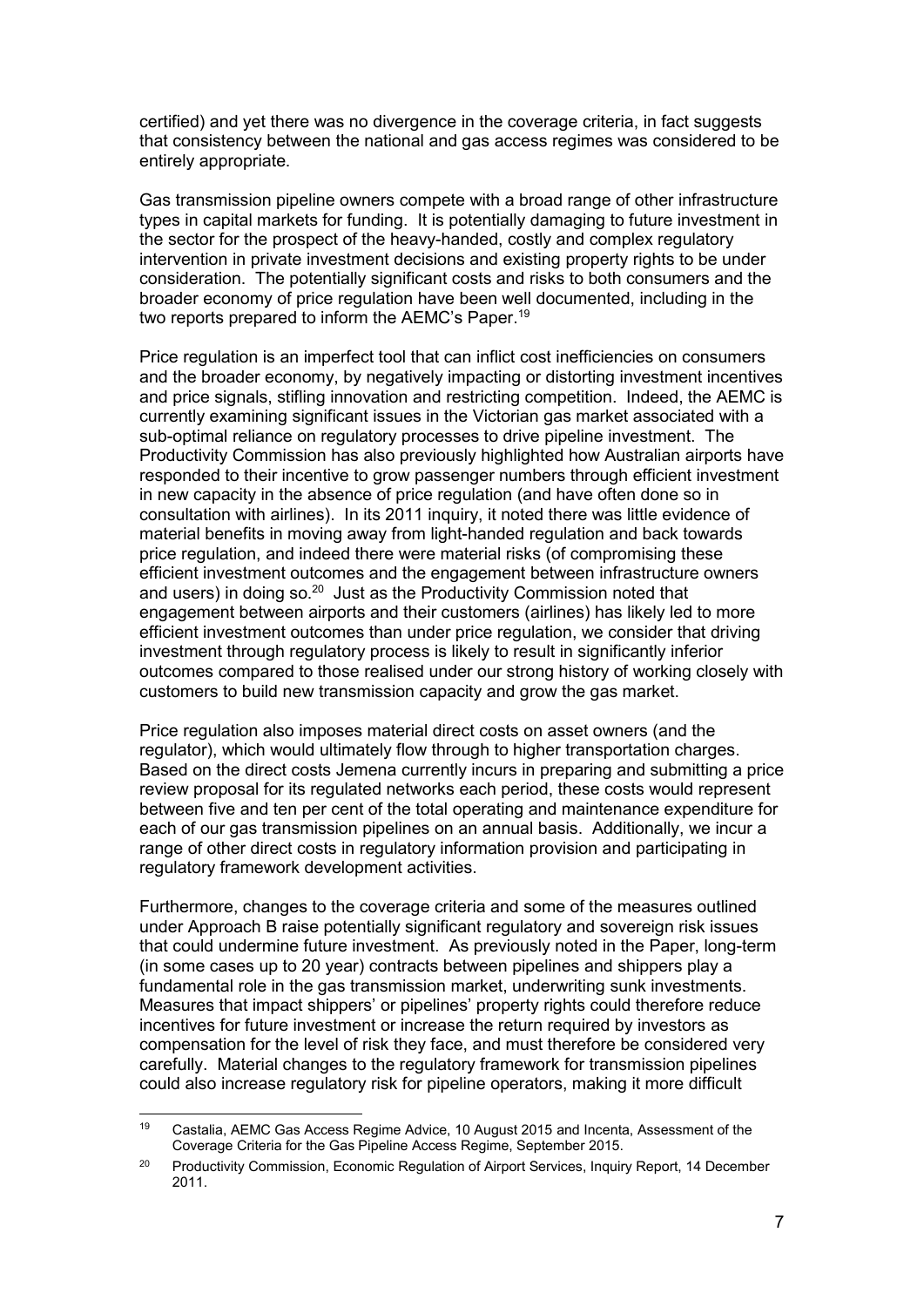(expensive) to attract capital for future investments. As noted by the Productivity Commission, such constraints on future investment can impede the market's ability to respond to future changes, and may ultimately be contrary to the long-term interests of gas consumers.

Given these costs and the need to ensure outcomes that are in the long-term interests of consumers, the Hilmer Review identified that price regulation should be used only as a 'last resort' option.<sup>21</sup> Therefore, in relation to the question of the appropriateness of progressing work by the AEMC on the coverage criteria even in the absence of market power being exercised in the sector, the points outlined in the figure below should be considered.



The Paper sets out a range of potential measures in terms of the level of regulatory intervention. Should it be determined that regulation is necessary to address a clearly defined problem, we consider a staged approach to implementing measures would be the most likely to avoid the imposition of unnecessary costs on consumers. Such an approach could involve the introduction of information or transparency improvements designed to facilitate trading between parties first (such as those that are currently the subject of the Enhanced Information for Gas Transmission Pipeline Capacity Trading rule change). These measures should be given sufficient time to be fully implemented and for their effectiveness to be assessed before further steps are considered. Given the high costs associated with price regulation, it is likely that

<sup>&</sup>lt;sup>21</sup> National Competition Policy Review, Final Report, 25 August 1993, p. 271.